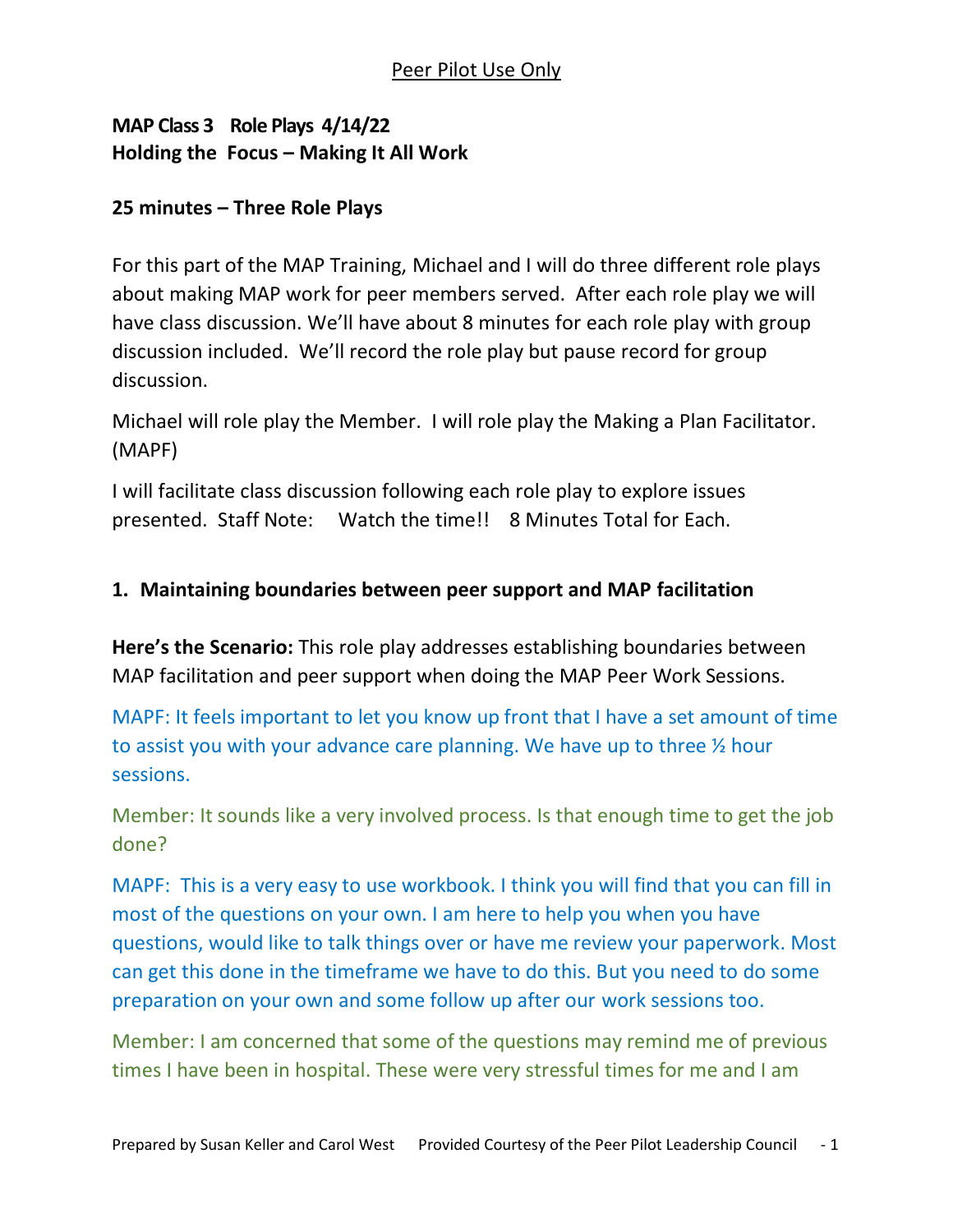afraid that I may be anxious and upset. Then I may not be able to concentrate on the task at hand.

## MAPF: What kind of support will work for you if that happens?

Member: I think I might need to stop for a while and discuss my feelings.

MAPF: We can do that, but it probably would end our MAP work session for that day because we have only ½ hour to meet each time. Another way we could handle that - if it works for you - is that you could make a note of your feelings and deal with them in peer support after our work session. Some people find it helpful to have a notebook to jot down what is worrying them. Is that something you would like to consider?

Member: Yes I think I can do that.

MAPF: Now remember, YOU are in the driver's seat. If you feel that we should stop our MAP work session - if something gets triggered for you working on thisthen that's what we will do. You can decide what you would like to do then. With that in mind, are you ready to begin?

Member: Now you got me wondering: what happens if I don't finish in the time you have to work with me?

MAPF: So much of this depends on you doing your homework on your own time, figuring this out as best as you can so we can make good use of the time we have to work together. This is really about your choice and self-determination. If we need more time, I can talk to my supervisor to ask for extra time but he will want to know that you have been doing your work on this too.

So, let's get started and see how it goes. I have every confidence in your ability to do this.

# **2. Designating a health agent and what to do if a person has no one (give guidance about choosing, characteristics to empower making selection)**

**Here's the Scenario:** The peer needs help deciding who to choose for their health care agent and what to do if they have no one to designate.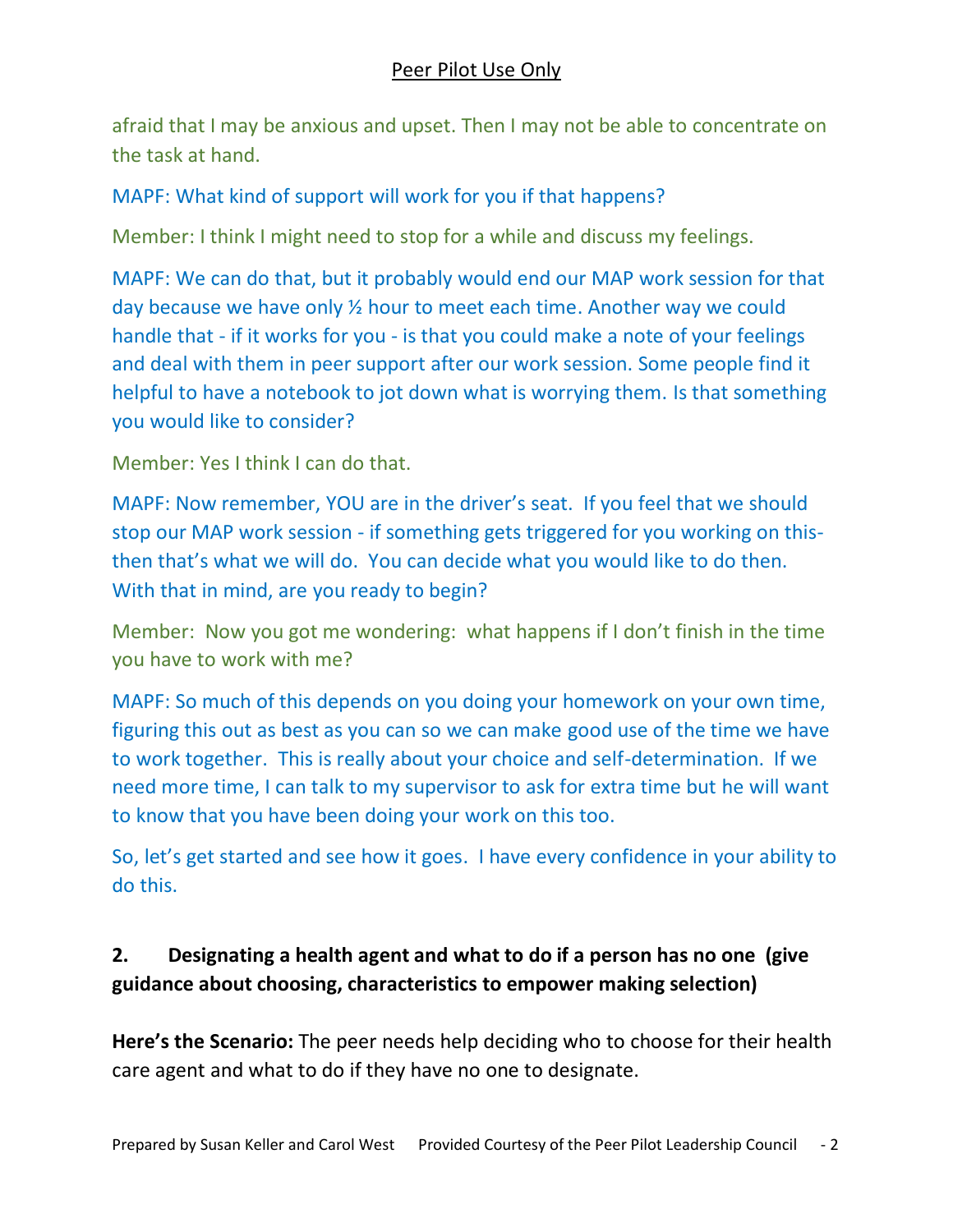MAPF: Today we are going to talk about choosing a health agent. Have you thought about that?

Member: I have several people in mind but I'm not sure HOW I should choose.

MAPF: A health care agent should be someone who knows and cares about you. They will be your legal spokesperson for physical and mental health care decisions when you can't speak for yourself. You should be confident that they could do that for you when the time comes. They will be your advocate speaking on your behalf. As your agent they will be getting real time information from your doctors needed to help guide your care when you are unable. The MAP Workbook on page 12 has an excellent overview for choosing the Health Care Agent. That can help guide you and peer members too when thinking this through.

Member: Can you be my health agent?

MAPF: No I can't do that for you. It is important to keep in mind that your health Care agent cannot be any of your health care providers including peer support. This is to avoid any conflict of interest issues.

Member: Can I choose someone who lives in another city or country?

MAPF: You can but it is usually easier to have a Health Care agent who is near by and can be physically present if need be. And you could have someone who is further away as a backup health agent if you would like to do that. With everyone so well connected via cell phones and the internet this is much easier to do now than it used to be. Who the person is you want to do this will guide your decisions. Although my sister lives in Wisconsin and is far away, I'm really close to her so she is my health care agent as is my husband. I know she will be there if I need her so that's why I chose her too.

Member: What happens if the people I ask say no and I end up with no one to be my health care agent?

MAPF: You can still complete your advance care plan and share it with your care providers. It remains just as important to do an Advance Directive so your care providers know what care you want to receive if you can't guide your own care.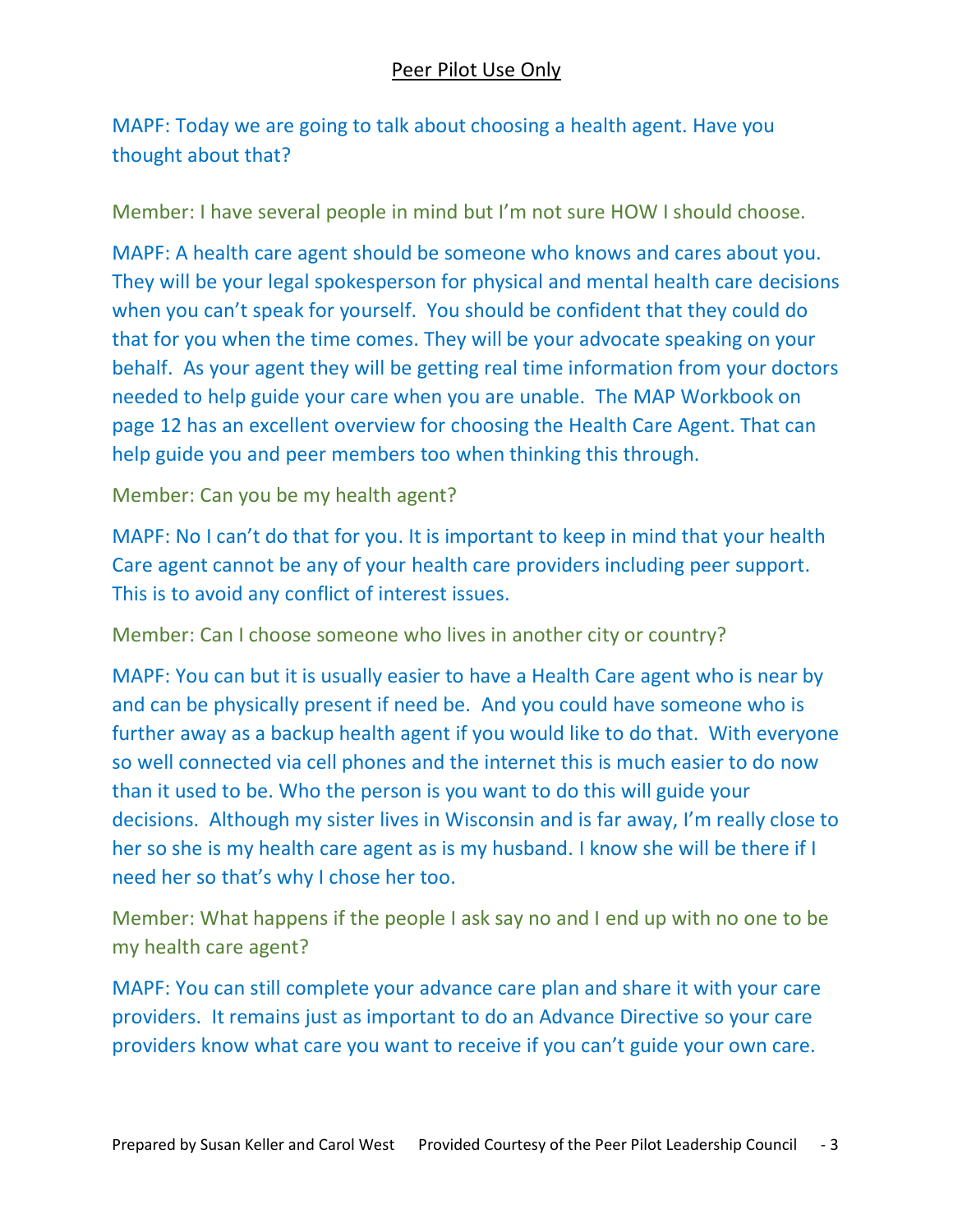### Peer Pilot Use Only

Member: Ok I understand how important it is to do this to be sure my wishes are known and honored no matter what. That's awesome!

### **3. My documents are all completed, "Now What?"**

**Here's the Scenario:** The peer has completed their documents and now needs help with copying and distribution matters to make sure their wishes are known.

MAPF: It looks like you have completed all the documents properly and they are now ready to use. Well done! We have one more step to make sure your needs are known in a time of crisis.

#### Member: What is that?

MAPF: You need to give a copy of your plan to your health care agent, your health care providers and anyone else you would want to know your wishes. That is how your wishes will be known and honored. It is really important that you do this. And it is important that you talk to the people you share this with to make sure that they understand what you have done here and that they can help when need be.

Member: Can you help me with making copies of my plan?

MAPF: Yes, we can make copies of your completed documents here at the Peer Center. That way you can make sure you get copies where you want them to go by hand carrying them or sending by mail.

Another way you might want to consider distributing your plan is by making an electronic copy that you can save on a USB flash drive to share or email to the people you want to be informed of your wishes. To do that you would first need to properly sign and witness your documents.

Member: My Health care agent is my mother. She lives close by and I will be seeing her this weekend. She is not that good with computers so I think a paper copy will work best for her. My brother will be my backup health agent and he